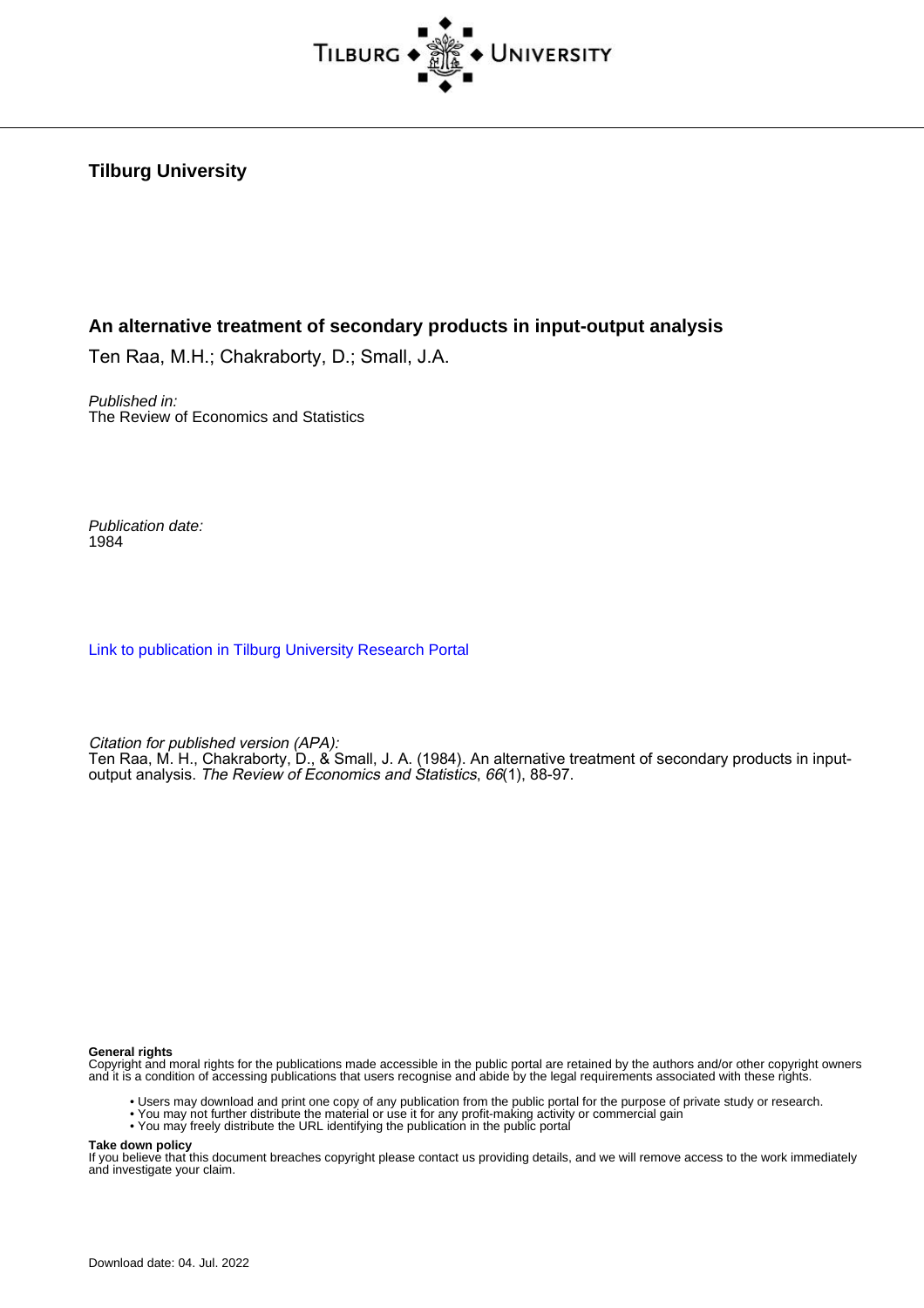

# **An Alternative Treatment of Secondary Products in Input-Output Analysis**

Thijs ten Raa; Debesh Chakraborty; J. Anthony Small

*The Review of Economics and Statistics*, Vol. 66, No. 1. (Feb., 1984), pp. 88-97.

Stable URL:

<http://links.jstor.org/sici?sici=0034-6535%28198402%2966%3A1%3C88%3AAATOSP%3E2.0.CO%3B2-0>

*The Review of Economics and Statistics* is currently published by The MIT Press.

Your use of the JSTOR archive indicates your acceptance of JSTOR's Terms and Conditions of Use, available at [http://www.jstor.org/about/terms.html.](http://www.jstor.org/about/terms.html) JSTOR's Terms and Conditions of Use provides, in part, that unless you have obtained prior permission, you may not download an entire issue of a journal or multiple copies of articles, and you may use content in the JSTOR archive only for your personal, non-commercial use.

Please contact the publisher regarding any further use of this work. Publisher contact information may be obtained at <http://www.jstor.org/journals/mitpress.html>.

Each copy of any part of a JSTOR transmission must contain the same copyright notice that appears on the screen or printed page of such transmission.

The JSTOR Archive is a trusted digital repository providing for long-term preservation and access to leading academic journals and scholarly literature from around the world. The Archive is supported by libraries, scholarly societies, publishers, and foundations. It is an initiative of JSTOR, a not-for-profit organization with a mission to help the scholarly community take advantage of advances in technology. For more information regarding JSTOR, please contact support@jstor.org.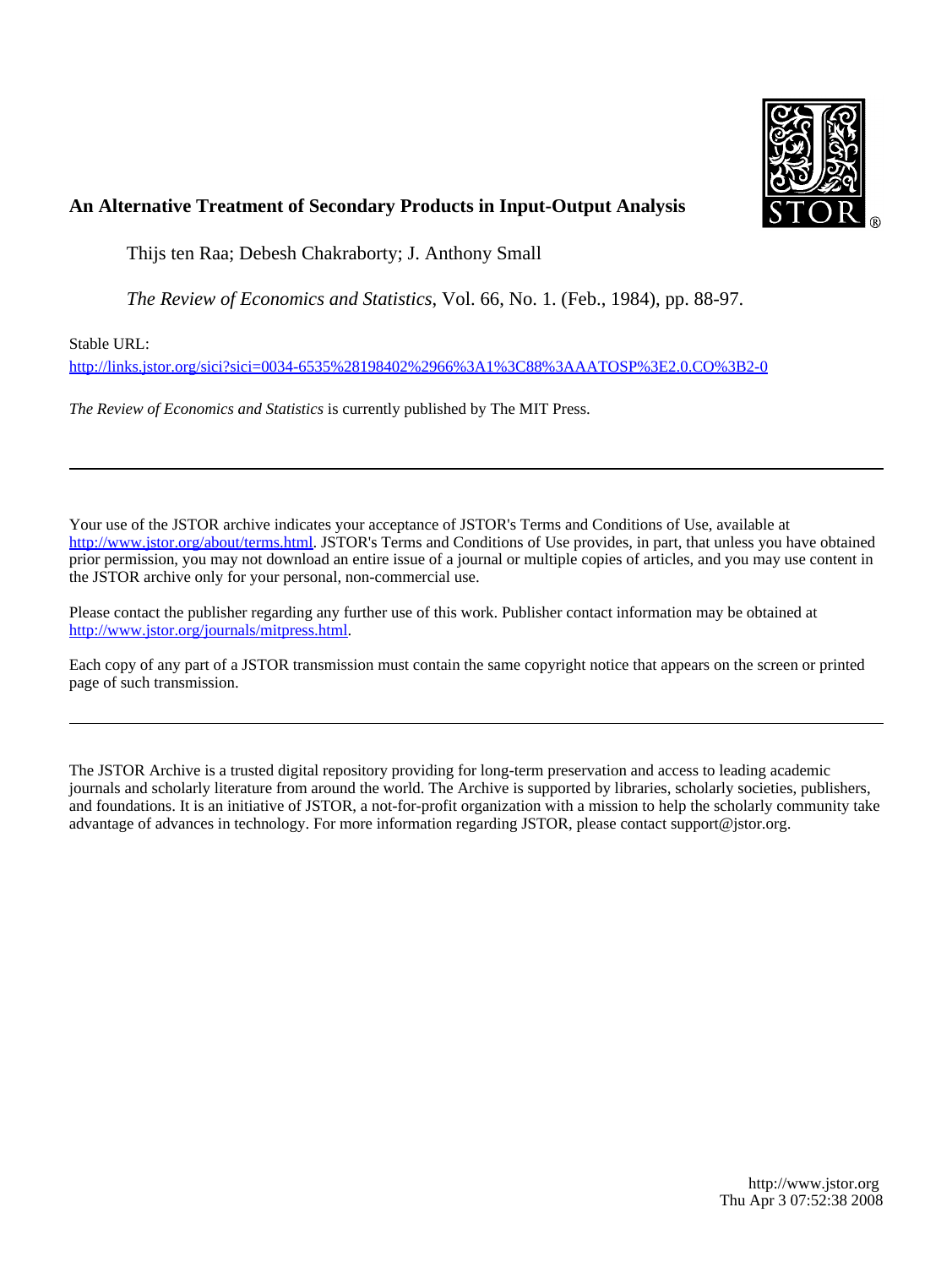# AN ALTERNATIVE TREATMENT OF SECONDARY PRODUCTS IN INPUT-OUTPUT ANALYSIS

# Thijs ten Raa, Debesh Chakraborty, and J. Anthony Small\*

Abstract-The United Nations System of National Accounts includes an input or "use" table  $U = (u_{ij})$  of commodities i consumed by industries  $j$  and an output or "make" table  $V = (v_{ij})$  of industries producing commodities *j*. This paper is on the construction of an input-output or "requirements" table  $A = (a_{ij})$  of commodities i for commodities j. The established constructs are criticised. The current favourite, the industry technology model, is rejected on the ground that the choice of base year prices affects the results in more than a scaling fashion. The paper presents an alternative to the existing constructs which cancels out the shortcomings and amounts to a rich representation of technology.

THE United Nations (1967) System of National Accounts includes an input or "use"<br>table  $U = (u_x)$  of commodities i consumed by table  $U = (u_{ij})$  of commodities i consumed by industries *j* and an output or "make" table  $V =$  $(v_{ij})$  of industries i producing commodities j. This paper is on the construction of an input-output or "requirements" table  $A = (a_{ij})$  of commodities i for commodities j. (Industry tables and mixed tables are not considered.) Section I reviews the established constructs. Section I1 evaluates them. Special attention is given to the so-called industry technology model which is now used by the United States (1980). Section 111 derives a new construction of a requirements table. Section IV applies the analysis. For convenience we have chosen the well organized tables of Canada (1981) for our experiment. Section V discusses the results. Section VI concludes the paper.

#### **I. The Established Constructs**

The established constructs are the commodity technology model, the by-product technology model, the industry technology model, and the

Received for publication September 17, 1981. Revision accepted for publication April 6, 1983.

\*New York University and Erasmus University; Jadavpur University; and New York University, respectively.

The application of the analysis was suggested by Wassily Leontief to the authors when they were at the Institute for Economic Analysis, New York. A first version of the paper was presented at the Seventeenth General Conference of the International Association for Research in Income and Wealth held at Château de Montvillargère, Gouvieux, France, August 16-22, 1981. The authors are grateful to Kishori Lal, Jean **Ii.** P. Paelinck, Ashok **Parikh,**and an anonymous referee for valuable comments, to Henk Gravesteijn and Jimmy Younkins for computational assistance, and to the Sloan Foundation for financial support.

mixed technology model of Gigantes (1970). Some notation facilitates the presentation of these models. e denotes the unit column vector. ' denotes transposition. denotes diagonalization either by suppression of the off-diagonal elements of a square matrix or by placement of the elements of a vector.  $\sim$  denotes off-diagonalization by suppression of the diagonal elements of a square matrix. (Thus for a square matrix,  $A = \hat{A} + \hat{A}$ .)

The *commodity technology* model  $(C)$  rests on the assumption that each commodity has its own input structure. Industries are independent combinations of outputs  $j$  with their input structures  $(a_{ij}^C)$ ,  $i = 1, \ldots, n$ . Thus, industry j needs for the production of  $v_{ik}$  units of output k an amount  $a_{ik}^C v_{ik}$  of input i. Summing over outputs k yields industry j's total demand for input i:  $u_{ij} =$  $\Sigma_k a_{ik}^C v_{ik}$ . Hence  $U = A_c V'$ . Thus the commodity technology requirements table is given by  $A_C =$  $UV'^{-1}$ . Note that existence may be guaranteed only if the number of commodities equals the number of industries.

The by-product technology model  $(B)$  rests on the by-product assumption that each industry produces outputs in a fixed proportion. All secondary products are by-products and therefore can be treated as negative inputs, yielding net input structures  $(a_{i,j}^B)$ ,  $i = 1, ..., n$  for the primary outputs j. Thus, industry *j* needs for the production of  $v_{ii}$ units of its primary output a net amount  $u_{ij} - \tilde{v}_{ji}$  $= a_{ij}^B v_{ij}$  of commodity *i*. Hence  $U - \tilde{V}' = A_B \tilde{V}$ . Thus the by-product technology requirements table is given by  $A_B = (U - \tilde{V}')\tilde{V}^{-1}$ . Note that again existence may be guaranteed only if the number of commodities equals the number of industries.

The industry technology model *(I)* rests on two assumptions. One is the industry technology assumption that each industry  $j$  has the same input requirements for any unit of output. Here output is measured in value. The other assumption is that of fixed commodity market shares of industries. Thus, industry k needs  $u_{ik}/\Sigma_l v_{kl}$  of input i per unit of output-in particular for commodity j—and its market share  $v_{ki}/\Sigma_l v_{li}$  is fixed. Taking the (market share) weighted average over industries  $k$  yields the amount of input  $i$  required for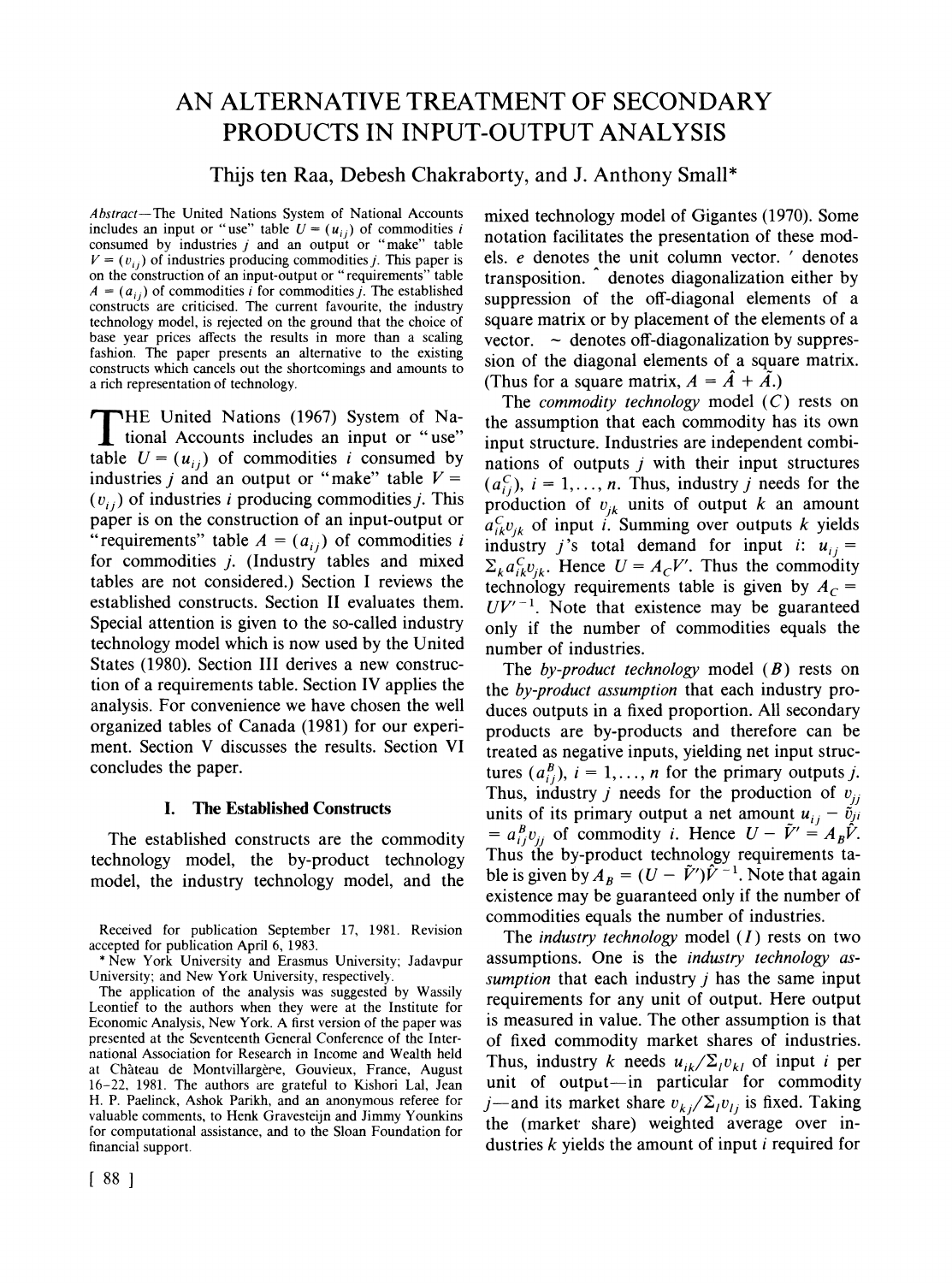one unit of output *j:* 

$$
a_{ij}^I = \Sigma_k (v_{kj}/\Sigma_l v_{lj}) u_{ik}/\Sigma_l v_{kl}.
$$

Thus the industry technology requirements table is given by

$$
A_I = U \widehat{Ve}^{-1} V \widehat{Ve}^{-1}.
$$

The *mixed technology* (CI) model as developed by Gigantes (1970) is a combination of the commodity and industry technology models  $(C)$  and (I). He splits the make table V into a table  $V_1$  of primary products and "ordinary secondary products" and a table  $V_2$  of by-products. The model rests on the assumptions that primary products and ordinary secondary products fulfill the commodity technology assumption and that "it seems reasonable that [such] by-products have the same input structures as the industries producing them," i.e., that by-products fulfill the industry technology assumption. (See Gigantes (1970, pp. 284-288), also for his mixed technology requirements table  $A_{CI}$ .)

# **11. Critique**

The described constructs will now be evaluated. While methodologically sound, the commodity technology model is not found appropriate because it often produces senseless negatives and also because of its hypothesis that no industry's outputs are technologically related. Similarly, the by-product technology model is criticized because of its rigtd output proportionality assumption. The industry technology model seems to be found more realistic and more flexible, at least by statisticians, which may explain the United States (1980) subscription even though economists resent its fixed market shares assumption since it violates the dictum of cost minimization.

The industry technology assumption itself has drawn less criticism so far. This paper will attack it, however, on methodological grounds. It will be shown that the industry technology assumption implies that the choice of the base year prices is not only a matter of scaling but becomes an essential determinant of the representation of technology. Consequently, base year prices must be chosen in some rational manner. But no base year prices objectively underlie the representation of technology. For this reason we reject the industry technology model, its implementation in the United States, as well as Gigantes' mixed technology model. Whereas base year prices are usually just a scaling device, they now bear an essential imprint on the very technological relationships.

It remains to show the base year price dependence of the industry technology requirements table. For this purpose, consider

$$
U=\begin{pmatrix}0&1/2\\1/2&0\end{pmatrix}
$$

and

$$
V = \begin{pmatrix} 2/3 & 1/3 \\ 1/3 & 2/3 \end{pmatrix}
$$

(Note that value added equals 1/2 in each industry.) Then

$$
A_{I} = U \widehat{V}e^{-1} V \widehat{V'}e^{-1}
$$
  
=  $\begin{pmatrix} 0 & 1/2 \\ 1/2 & 0 \end{pmatrix} \begin{pmatrix} 1 & 0 \\ 0 & 1 \end{pmatrix}^{-1} \begin{pmatrix} 2/3 & 1/3 \\ 1/3 & 2/3 \end{pmatrix}$   
 $\times \begin{pmatrix} 1 & 0 \\ 0 & 1 \end{pmatrix}^{-1}$   
=  $\begin{pmatrix} 1/6 & 1/3 \\ 1/3 & 1/6 \end{pmatrix}$ .

Now suppose that due to an accidental event alternate base year prices were chosen, say twice as big for commodity 1 and the same for commodity 2. Then *U* and V would have been

$$
\begin{pmatrix} 0 & 1 \\ 1/2 & 0 \end{pmatrix}
$$

and

$$
\begin{pmatrix} 4/3 & 1/3 \\ 2/3 & 2/3 \end{pmatrix},
$$

respectively (leaving 7/6 and 1/3 for value added in the respective industries) and  $A<sub>I</sub>$  would essentially be the same if it were

$$
\begin{pmatrix} 1/6 & 2/3 \\ 1/6 & 1/6 \end{pmatrix}.
$$

However, substitution of the alternate *U* and V in the *A,* formula yields

$$
\begin{pmatrix} 0 & 1 \ 1/2 & 0 \end{pmatrix} \begin{pmatrix} 5/3 & 0 \ 0 & 4/3 \end{pmatrix}^{-1} \begin{pmatrix} 4/3 & 1/3 \ 2/3 & 2/3 \end{pmatrix} \begin{pmatrix} 2 & 0 \ 0 & 1 \end{pmatrix}^{-1}
$$
  
=  $\begin{pmatrix} 0 & 3/4 \ 3/10 & 0 \end{pmatrix} \begin{pmatrix} 2/3 & 1/3 \ 1/3 & 2/3 \end{pmatrix}$   
=  $\begin{pmatrix} 1/4 & 1/2 \ 1/5 & 1/10 \end{pmatrix}$ .

This shows that  $A<sub>I</sub>$  depends in an essential way on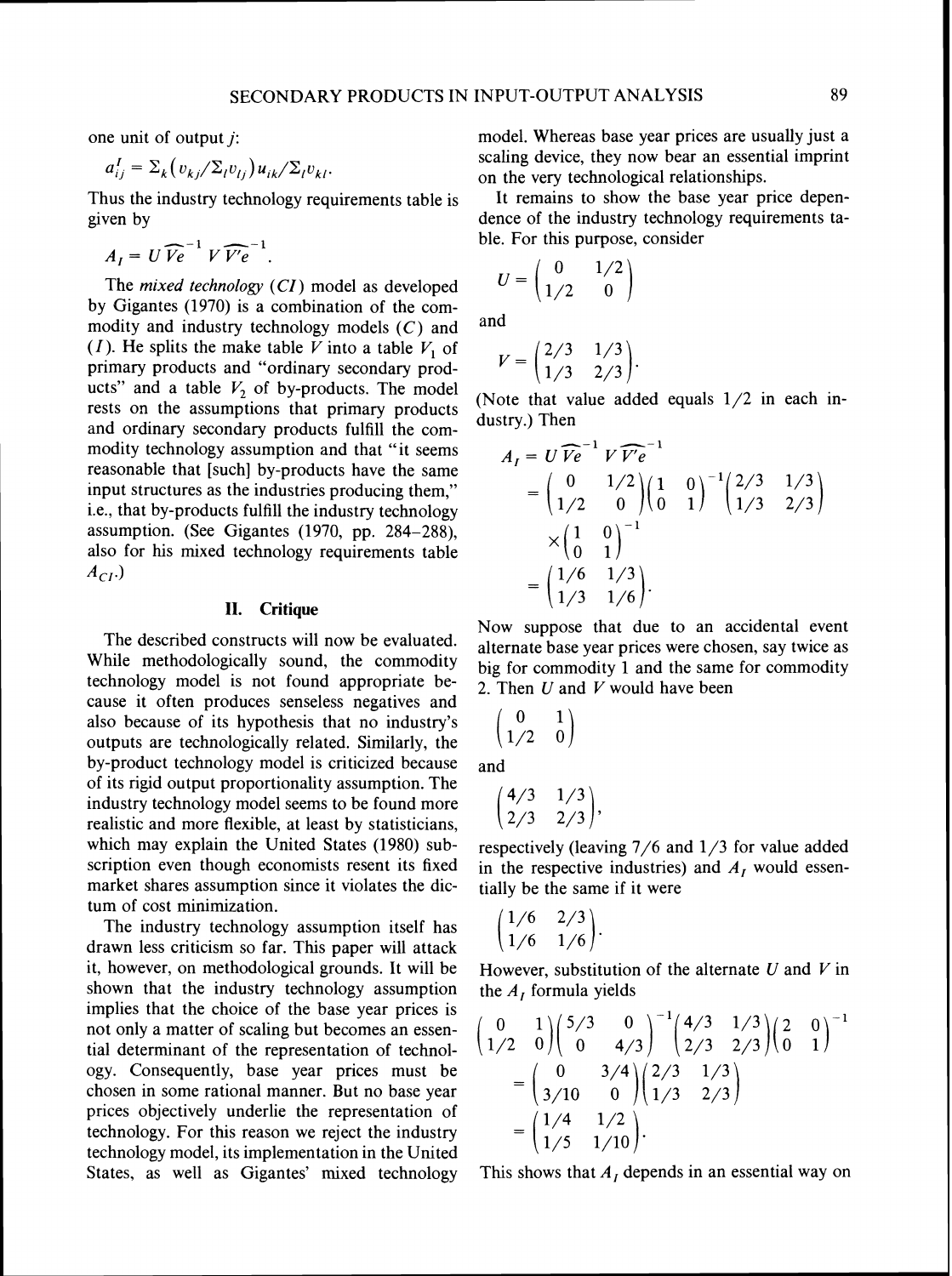base year prices (or, at a deeper level. on the industrial distribution of value added).

### **111. An Alternative**

In this section we present an alternative to the existing constructs. The alternative amounts to a rich representation of technology in which industry's outputs can be interrelated, but not necessarily to the extent of rigid proportionality. Secondary products may range from totally independent activities to by-products of primary activities. The richness is obtained by using new empirical data to fill the information voids on the nature of secondary production. Output time series are employed to classify the secondary products. On this basis a sophisticated construction of an input-output requirements table becomes feasible. The construct will be described now.

Basically, our model cancels out the shortcomings of the commodity technology model and the by-product technology model against each other. This is in the spirit of Gigantes' mixed technology model whle avoiding the industry technology assumption trap. In fact, all we do is to amend Gigantes' mixed technology model by assuming that by-products fulfill the by-product assumption instead of the industry technology assumption. Thus our model  $(CB)$  rests on the assumptions that primary products and ordinary secondary products fulfill the commodity technology assumption and that by-products fulfill the byproduct assumption.

It should be mentioned that whereas Gigantes (1970) deals with industrial by-products, we deal with commodity by-products. Industrial by-products are thought to be proportional to total industry output. The latter notion, however, also depends in an essential way on base year prices. In fact, measurement of total industry output is impossible without an aggregation bias. This bias lies at the heart of our critique of the industry technology assumption and now the notion of industrial by-products. This complication is avoided by focusing on by-products that are proportional to primary rather than total industry output. This subtle redefinition from Gigantes' industrial byproducts to our commodity by-products eliminates the dependence on the choice of base year prices.

We now spell out our construction. The make table V is split into a table  $V_1 = (v_{ii}^{(1)})$  of primary

products and ordinary secondary products and a table  $V_2 = (v_i^{(2)})$  of by-products. By-products are treated as negative inputs, yielding net input structures  $(a_{ii}^{CB})$ ,  $i = 1, ..., n$  for the primary or ordinary secondary outputs  $j$ . Thus, industry  $j$ needs for the production of  $v_{ik}^{(1)}$  units of its primary or ordinary secondary outputs  $k$  a net amount or ordinary secondary outputs *k* a net amount  $u_{ij} - v_{ji}^{(2)} = \sum_k a_{ik}^{CB} v_{jk}^{(1)}$  of commodity *i*. Hence  $U V'_2 = A_{CB} V'_1$ . Thus our requirements table is given by  $A_{CB} = (U - V_2'){V_1'}^{-1}$ .

Note that as before existence may be guaranteed only if the number of commodities equals the number of industries. Note also that if all secondary products are ordinary, then  $V_1 = V$  and  $V_2 = 0$  so that then  $A_{CB} = UV'^{-1} = A_C$ . While if all secondary products are by-products then  $V_1 = \hat{V}$  and  $V_2 = \hat{V}$  so that then  $A_{CB} = (U - \hat{V}')\hat{V}^{-1}$ <br>=  $A_B$ .

# **IV. Application**

We wish to find the just derived requirements table for the Canadian economy. The data bank consists of the 1971-77 use and make tables in constant 1971 prices of Canada (1981) with 43 sectors.

First we have to classify the secondary products into ordinary ones and by-products. Ideally one would work with highly disaggregated tables and use the judgment of industry experts to determine if technical relationships govern output proportions. In this study we have to do it through inference though.

Consider the primary product  $p$  and a secondary product v of some industry. (There are  $n(n - 1)$  of these cases where  $n$  is the number of sectors.) If  $v$ can fluctuate independently of  $p$ , then it is an ordinary secondary product. If, however,  $v$  is bound to be proportional to  $p$ , then it is a by-product. Formally, let  $v = \beta p + u$ , with  $\beta$  a coefficient and u a random variable. The question is if  $\beta$  is highly significant. If so, then *u* is a by-product. To settle this, we must assume some stochastic structure on  $u$ . Originally we thought of assuming that the values of  $u$  in the various years are independently and identically normally distributed. Then  $\beta$  can be estimated by ordinary regression and its significance can be tested as usual. The assumption of identical distributions or "homoscedasticity" implies, however, that the random product component, u, becomes small relative to primary output,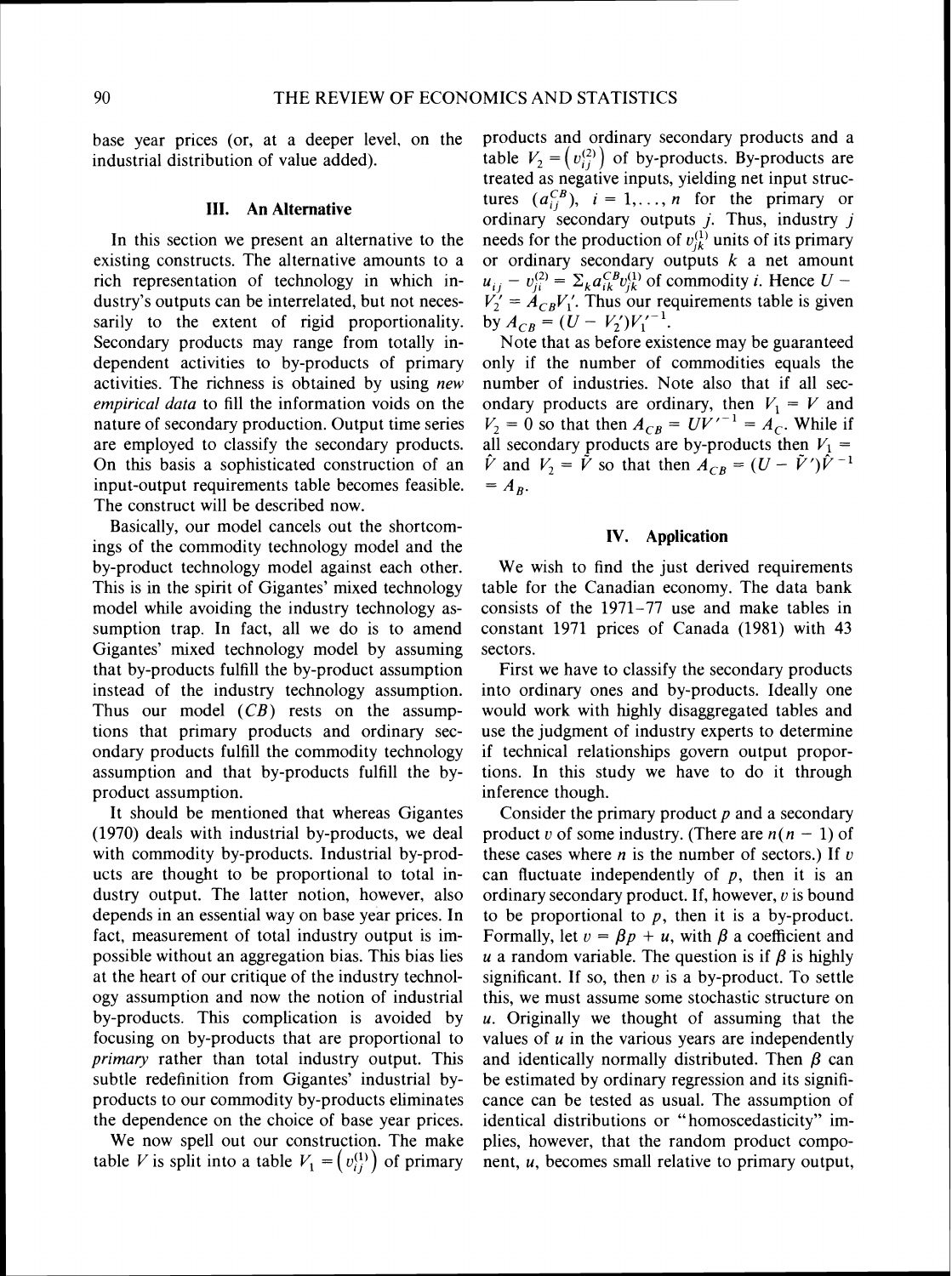$p$ , when the economy grows. But this counters the lesson of input-output analysis which tells us that proportions rather than absolute magnitudes have stable distributions. Therefore, theory suggests that we should assume that the variance of  $u$  is proportional to  $p$ , i.e., heteroscedasticity of the first degree. Formally, we assume that the values of  $u/p$  are independently and identically normally distributed. Then the best linear unbiased estimator of  $\beta$ is simply the average of the observed  $v/p$  ratios. And the relevant *t*-statistic is  $\sqrt{T}b/s$ , where T is the number of observations, b the estimate of  $\beta$ and  $s<sup>2</sup>$  is the residual sum of squares of the ratios divided through by  $T - 1$ . These results are obtained by dividing through the equation by  $p$  and then applying classical statistical inference. (It should be mentioned that the differences with the ordinary regression results turn out to be minor: the degree of heteroscedasticity is not so important.) If our  $t$ -statistic is very high, then the product is classified as a by-product. Since this procedure makes sense only for positively high t-values, we may take, as a first step, a one sided confidence interval about  $\beta = 0$ . For seven observation years and a significance level of 0.001 the confidence interval is  $(-\infty, 5.208)$ , according to PTT (1960, p. 22): Higher  $t$ -values indicate secondary products whlch cannot be purely random. However, to accept these as by-products would go too far. To be a by-product a good must not merely have a significant deterministic component,  $\beta p$ , but the random component, u, should be negligible in addition. Ultimately it is a matter of sharp proportionality, i.e., a high coefficient of determination or, equivalently, a large *t*-value. How high should the value be to indicate a by-product? According to Theil (1971, pp. 164, 181) this is a matter of comparing with similar regressions. The ultimate choice of the cut-off point is made by judging the nature of the secondary products with t-values, just under or over it. We have selected  $t = 40$ , which agrees with a coefficient of determination of 0.996. Still higher t-values indicate by-products.

We have chosen a moderately sized time period, namely 1971-77. A longer period may seem desirable from the viewpoint of estimation and inference, and, it should be said, is also possible as far as data availability is concerned. But we have resisted ths temptation in the knowledge that technical coefficients, including by-product coefficients, are roughly constant in the shorter or intermediate run, but not in the long run due to technical change. This condition prompts the use of a relatively short time span for the determination of by-products.

By selecting a high  $t$ -value, we may seem severe in the classification of by-products. Our motivation is two-fold. First, the whole methodology of inference is biased towards by-products. For imagine that the economy is in balanced growth. Then all output proportions are constant, be they governed by technical relations or not. By the described method all secondary products would be classified as by-products, which is clearly false. Note, however, that no bias will persist in forecasts provided that conditions of balanced growth remain. The same considerations hold in our study. There is a bias towards by-products, but this will not poison forecasts based on the resulting input-output matrix, provided that final demand trends remain essentially as in the years which underlie the construction of the matrix. The second reason for being tough in accepting by-products is due to Kishori La1 of Statistics Canada who pointed out to us that aggregation blurs the byproducts. While at a high level of disaggregation it is possible to pinpoint the true by-products, at our level of aggregation they disappear among the other secondary products. This argument is in line with Theil (1971, p. 181). We neutralize the two dangers somewhat by employing a high critical t-value. But, to repeat, it would have been better to use highly disaggregated tables and a priori judgment of industry experts.

The estimates of the  $\beta$ -coefficients of the various secondary products in the industries and their t-values are reported in table 1 which is presented in the appendix. Secondary products with sharp  $\beta$ 's in the sense described above (t > 40) are underlined; these are the by-products in the further derivation.

Before we proceed with the construction of the requirements table, theoretical purists may add the following critical note to our just completed classification scheme. Imagine that  $i$  is a by-product of *j* which, on its turn, is an ordinary secondary product of  $k$ . Then industry  $k$ , engaging itself in the production of *j,* will generate some i as a by-product of its secondary production. Such further technical relations have been neglected in our scheme. We should have tested for system wide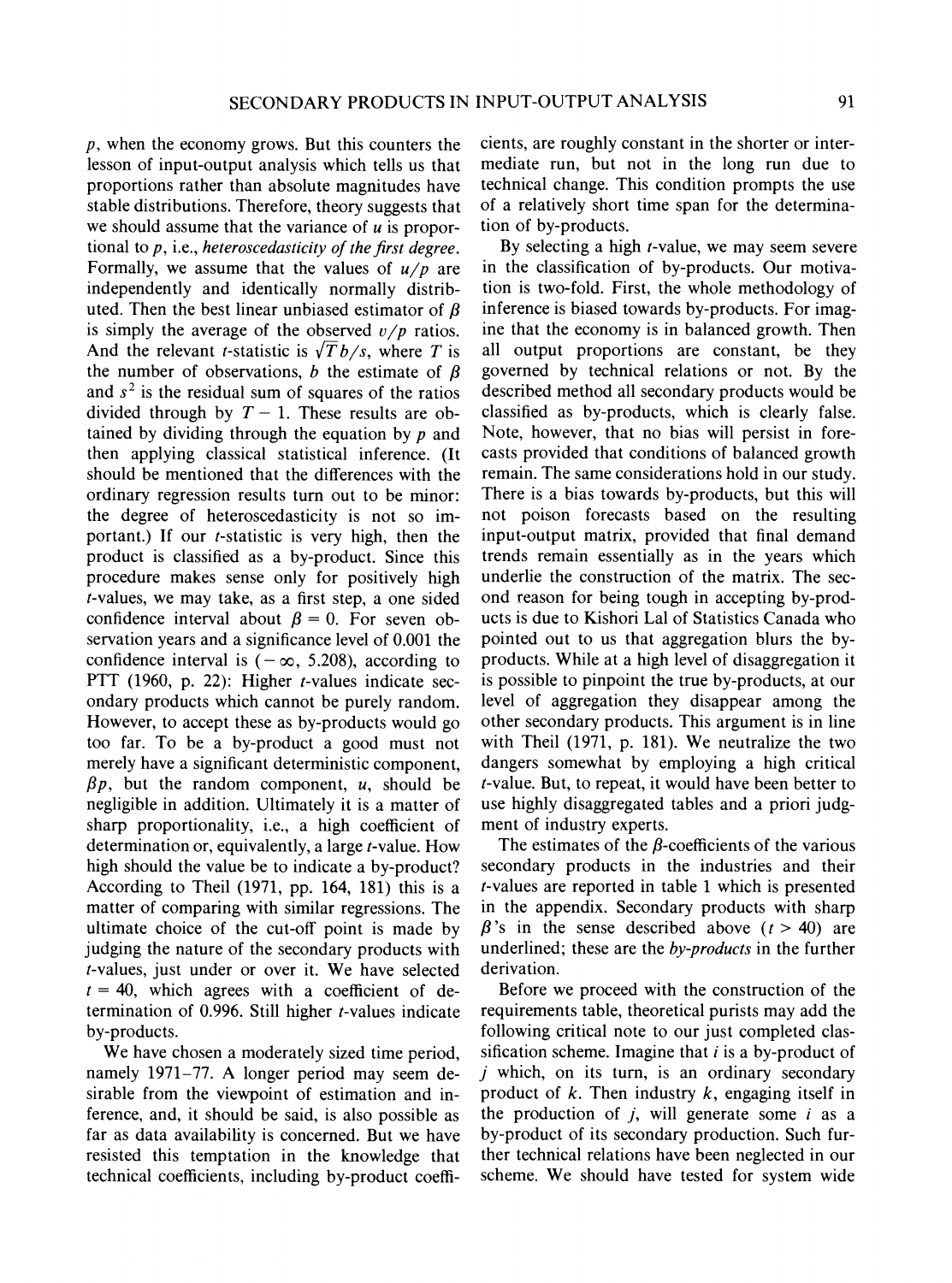linear output restrictions rather than just within sectors producing the primary outputs considered. But, apart from information obstacles, we expect that little would be gained by such a refined procedure, for the tertiary and further production effects are, in view of the output ratio figures reported in table 1, of negligible magnitudes.

Using table 1 for the splitting of any year's make table  $V$  into a primary and ordinary secondary table  $V_1$  and a by-product table  $V_2$ , and substituting these and the same year's use table *U*  in the formula for  $A_{CB}$  given in the last section, we obtain the requirements table for the year considered. We have actually carried this out for the year 1977. The use and make tables *U* and V are reprinted in tables 2 and 3, respectively, from Statistics Canada (1981). Some commodities have been aggregated in order to have a system wide level of aggregation (the medium one,  $M$ ). Tables 4 and 5, respectively, present out requirements table  $A_{CB}$  and its inverse  $(I - A_{CB})^{-1}$ . The percentage deviations of the latter from the industry technology inverse is given in table 6 for the purpose of comparison. Tables 2-6 have been deleted from the appendix to shorten the article, but are available from the authors on request.

## **V. Discussion**

Our requirements table (table 4) depicts several negative coefficients as one expects in the presence of by-products. But even the inverse or total requirements table (table 5) contains some negative coefficients, as well as some diagonal entries which are less than unity. The sizeable negatives (greater than 0.03 in absolute value) and the less than one diagonal entries are the following:

- 1. the total own requirements of mineral fuels (0.98);
- 2. the total chemicals requirements of non-metal mines  $(-0.06)$ ;
- 3. the total transport equipment requirements of rubber & plastic  $(-0.08)$  and of textile  $(-0.13);$
- 4. the total transport equipment requirements of clothing  $(-0.05)$ ;
- 5. the total knitting requirements of clothing  $(-0.15)$ ;
- 6. the total machinery requirements of fabricated metals  $(-0.08)$ ;
- 7. the total electrical products requirements of machinery  $(-0.05)$ ;
- 8. the total wholesale trade requirements of chemicals  $(-0.03)$ ;
- 9. the total personal services requirements of wholesale trade  $(-0.08)$  and of retail trade  $(-0.16)$ .

Although the total number of entries is  $43<sup>2</sup>$  or 1,849, the 9 complications warrant scrupulous discussion. The last complication (number 9) is the only one whch appeared on the surface when we did preliminary calculations at a more aggregated level. In essence, the personal services by-product of trade is so sizeable that it persists when the indirect requirements are taken into account. If final demand for trade were predominant, *then* the supply of personal services would exceed total demand and they would be a free good. In reality. however, final demand for goods other than trade is significant and their total requirements exhaust the supply of services. Moreover, one may argue that trade is a typical intermediate activity which with little loss of information can be incorporated into the other sectors as in Leontief (1967). This procedure would eliminate the negative total requirement coefficients. Or one may simply lump trade and personal services together, introducing a small aggregation bias. This would also eliminate those negative entries. But we prefer to present our results in full detail, including the negative coefficients. The presence of by-products, yielding negative entries in the requirements table and, when persistent, in the inverse as well, should not astound US.

The next to last complications (numbers 6, 7, and 8) are similar. All the observations we made on the persistent by-product (of trade) apply. The present negatives were not detected at the more aggregated level since they were overwhelmed by other total requirements which, at that level, were not reported separately.

The other complications (numbers 1 to *5)* have nothing to do with the presence of by-products, but concern the well-known problem of negatives associated with the commodity technology model. The problem shows up here too as our model is a mixture of the commodity and the by-product technology models. Many countries construct their input-output requirements tables according to the commodity technology model and thus face the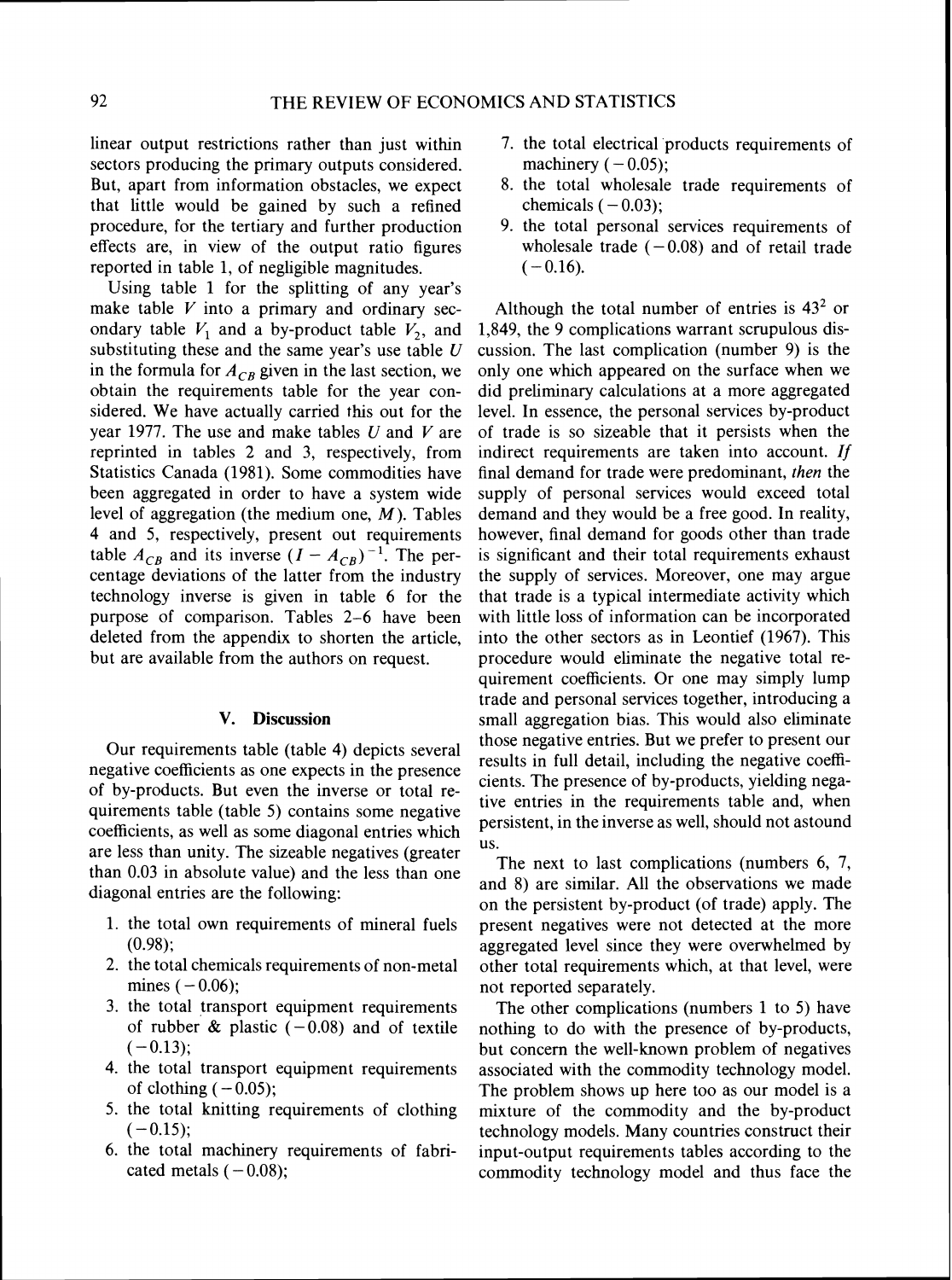problem of negatives. They usually handle it by a device of Almon (1970, pp. 110-112). He writes beforehand the factor to be inverted as  $V = [I (I - V \widehat{eV}^{-1})\widehat{eV}$  and then iterates truncated Neumann series in which matrix multiplications are carried out only to a limited extent to avoid negatives. This arithmetic manipulation goes without justification, is arbitrary and depends on the choice of V-decomposition as well as the iteration scheme. We rather report the pure results and spot the trouble shooters in order to suggest lines for future investigations of this problem which, however important yet underexposed, is not our main concern.

Take the very first complication (number 1). The mineral fuels sector has a secondary activity (petroleum & coal products) with a sizeable mineral fuels input component. In the commodity technology model, secondary activities are subtracted, yielding a negative net mineral fuels input flow, in view of the small recorded amount of mineral fuels used by the mineral fuels sector. In essence, the mineral fuels sector is to some extent vertically integrated into its downstream market. If one would disentangle the vertically integrated processes into elementary activities, then one would report as distinct inputs the intermediate mineral fuels which are further processed in the sector itself. This procedure would eliminate the negative own requirements and the less than one own total requirements. Thus, the reporting of own inputs, even when they are merely throughputs within the sectors, is critical for commodity technology models in a broad sense and our construction in particular. It should be mentioned, however, that own inputs are often within plants of firms, so that the data will be hard to get at.

Somewhat the reverse problem arises in the next two complications (numbers 2 and 3). Here we have secondary activities with large own input components. Upon subtraction, these goods become negative inputs in the sectors at hand. Again, the own inputs (on the diagonal of the use table) are critical. The further complication (number 4) is an immediate consequence. Here, in the clothing sector, textile is the main input. But textile has negative transport equipment requirements by the last consideration. It follows that this is also true for clothing itself. The remaining complication (number 5) is just like the ones of secondary activities with large own input requirements. An

anonymous referee suggested to set these own requirements equal to zero, for it can be proved that such a procedure has no effect on the value of off-diagonal inverse coefficients. This procedure would eliminate complications 2-4, but, unfortunately, in the presence of secondary products there is an effect on the inverse, including the off-diagonal part.

Summing up, some secondary products are sizeable and yet classified as by-products, yielding negative requirements (numbers 6 to 9); one sector has little own input and yet downstream secondary products, yielding negative own requirements  $(number 1)$ ; some secondary products have much own input, yielding negative contributions to primary output requirements of the sectors at hand (numbers 2 to *5).* 

The last two observations concern the problem of negatives in the pure commodity technology model and draw attention to the import of own inputs, i.e., the diagonal of the use table, thus shedding some fresh light on this problem. The first observations is on the classification problem of by-products and also draws attention to the data which are needed for our approach.

The necessary data are a use table, a make table, and a by-products list. The use and make tables are also required for the established constructs. These tables are compiled by a growing number of statistical agencies whch subscribe to the UN system of Standard National Accounts. But the by-products list is a new requirement. Such a list is not included in the Standard National Accounts. We have gone about this by setting up a by-products list ourselves. We have done it through statistical inference. It should be repeated, though, that the classification of secondary products is not a statistical matter but a technical question. Whether or not a secondary product is a by-product is most appropriately determined when data are collected. We therefore propose that the questionnaires which are used for the compilation of make tables will include a question pertaining to the nature of secondary products: if they are automatic consequences of the main process or if they result from side activities in which firms engage themselves. Then the Standard National Accounts can be expanded in that the make table entries will be qualified as by-products or other secondary products. This would facilitate direct application of our method for the construction of an input-output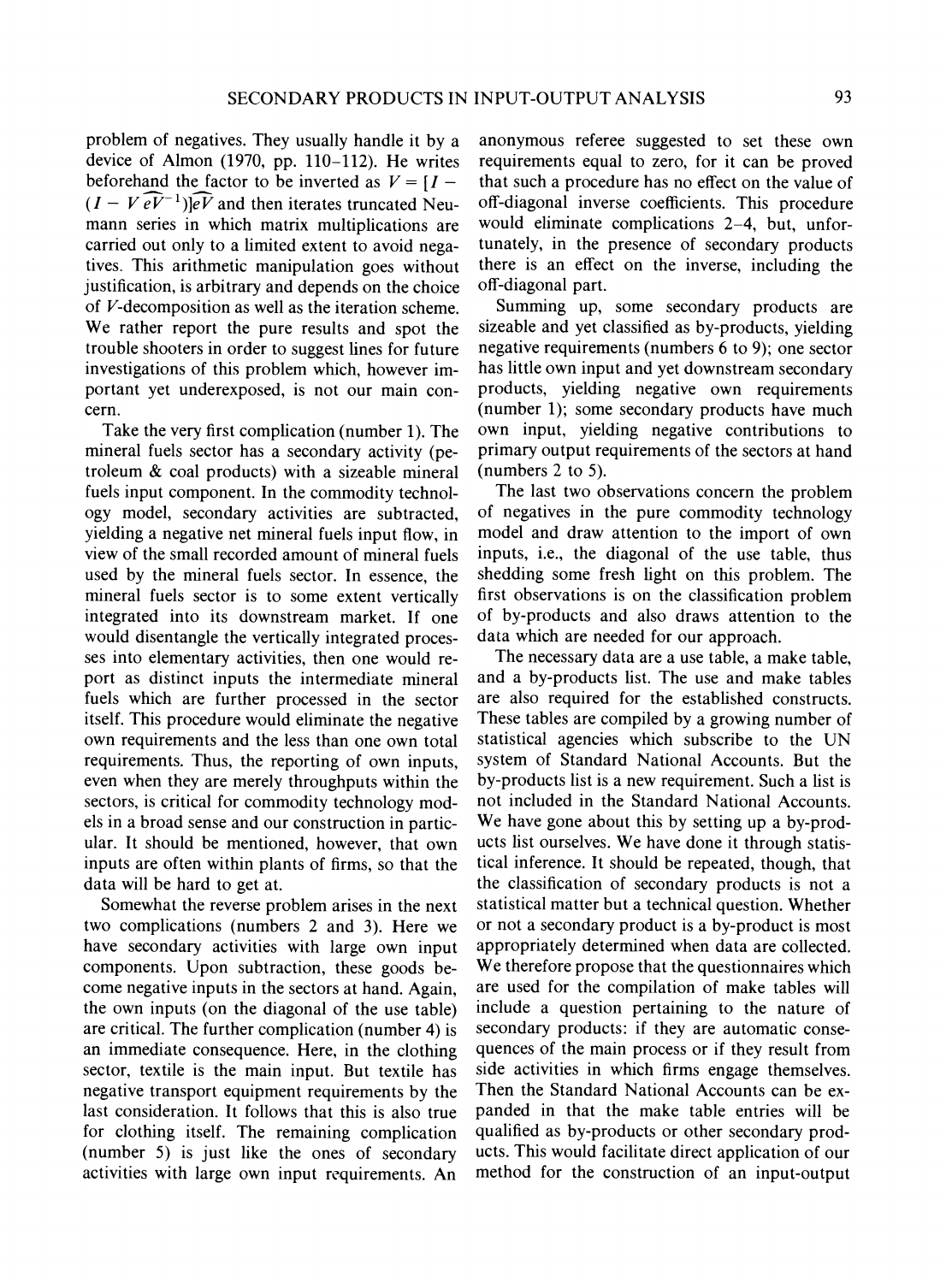coefficients matrix. Also here a caveat is at hand, as the referee pointed out. The black-whlte qualification will not be easily applicable to gray products such as cogenerated electricity, which could be viewed either as a by-product or a side activity. Some arbitrary judgment is unavoidable. The point is, however, that this is best done at the level of data collection.

The suggested improvements are most relevant, for alternative treatments of secondary products yield very different results as the table of percentage differences between our inverse and the industry technology inverse (table 6) reveals.

## **VI. Conclusion**

The industry technology model, suggested by the United Nations and used bv the United States for the construction of requirements tables, is rejected on the ground that it depends in an essential way on the choice of base year prices. An alternative model is derived in this paper. The method is workable as is illustrated by an application to the Canadian economy. More detailed knowledge about secondary production, in particular the relationship to either primary output or its own input structure, is called for to free the analysis from statistical devices and to improve the results. Such improvements are relevant since alternative treatments of secondary products yield greatly varying results.

## APPENDIX

- Table 1.-Secondary products and their  $t$ -ratios.
- Table 2. $-$ Use table  $\hat{U}$  (commodities by industries).
- Table 3.—Make table  $V$  (industries by commodities).
- modities). Table 4.-Our requirements table  $A_{CB}$  (commodities by com-
- Table 5.—Inverse ( $I A_{CB}$ )<sup>-1</sup> (commodities by commodities). Table 6.-Deviations from inverse  $(I - A_I)^{-1}$  (percentages).

Table 1 follows. Tables 2-6 have been deleted to shorten the article, but are available from the authors on request.

| 1. Agriculture                |            |                                |     |                     |
|-------------------------------|------------|--------------------------------|-----|---------------------|
| 2. $.0084(33.29)$             | 8.         | .0160(22.83)                   |     | 35. 0014<br>(8.39)  |
| 2. Forestry                   |            |                                |     |                     |
| 1. $.0089$ (6.50)             | 15.        | $.0078$ (6.50)                 | 21. | .0001<br>(3.03)     |
| 29. .0019 (15.01)             | 31.        | $.0001$ $(3.05)$               | 32. | $.0031$ $(10.23)$   |
| 35. .0009 (3.21)              | 39.        | .0179(20.98)                   | 40. | .0039<br>(8.28)     |
| 3. Fishing                    |            |                                |     |                     |
| $8. \quad 0095 \quad (4.48)$  | 40.        | .0147(10.53)                   |     |                     |
| 4. Metal Mines                |            |                                |     |                     |
| $6. \quad .0008 \quad (6.20)$ |            | 7. $.0299(10.18)$              | 19. | .0004<br>(8.06)     |
| 21.<br>$.0025$ $(2.47)$       | 31.        | .0006(21.07)                   | 32. | .0018<br>(2.47)     |
| 35.<br>$.0033$ (9.15)         | 39.        | .0032(12.26)                   | 40. | .0028<br>(5.55)     |
| 5. Mineral Fuels              |            |                                |     |                     |
| 6. $.0211(18.79)$             | 7.         | $.0007$ $(1.00)$               | 21. | .0037<br>(3.77)     |
| $25. \quad .0399(13.11)$      | 32.        | .0000(1.00)                    | 35. | .0260<br>(5.16)     |
| 38. .0001 (1.54)              | 39.        | $.0001$ $(1.00)$               | 40. | .0002<br>(3.43)     |
| 6. Non-Metal Mines            |            |                                |     |                     |
| $7. \quad 0131 \quad (8.03)$  | 21.        | .0093(4.22)                    |     | 24. .0147 (18.61)   |
| 26. .3542 (18.86)             | 32.        | $.0053$ (7.93)                 |     | 35. .0079<br>(3.74) |
| 39. .0012 (14.01)             | 40.        | $.0075$ (5.06)                 |     |                     |
| 7. Mining Services            |            |                                |     |                     |
| $21. \quad .0121 \ (10.99)$   |            | 35. .0052 (5.79)               |     | 40. .0071 (15.56)   |
| 8. Food & Beverages           |            |                                |     |                     |
| 1. $.0010(11.33)$             |            | 6. $.0001$ (2.57)              | 17. | $.0003$ $(12.20)$   |
| $21. \quad .0004 \; (22.82)$  | 26.        | .0125(22.89)                   | 27. | .0001<br>(3.84)     |
| 29. .0001 (4.70)              | 31.        | .0000(3.86)                    | 32. | .0247(42.12)        |
| 35.<br>.0006(11.19)           | 39.        | .0004(19.16)                   | 40. | .0002<br>(6.37)     |
| 9. Tobacco                    |            |                                |     |                     |
| 8.<br>$.0018$ $(3.50)$        |            | $21. \quad .0003 \quad (3.74)$ |     | 32. .0043 (11.04)   |
| 35. $.0001$ (2.46)            | <u>39.</u> | .0002(50.52)                   |     |                     |
| 10. Rubber & Plastic          |            |                                |     |                     |
| 12.<br>.0030(5.19)            |            | 14. .0167 (17.69)              | 15. | .0001<br>(1.97)     |
| .0119(6.44)<br>16.            | 17.        | .0275(15.19)                   | 19. | .0003<br>(3.70)     |
| 20.<br>.0287(5.30)            | 21.        | .0122(4.49)                    | 22. | $.1262$ (29.84)     |
| 23.<br>.0141(7.66)            | 24.        | $.0089$ $(7.04)$               | 26. | $.0453$ $(14.17)$   |
| 27.<br>.0344(20.23)           | 32.        | .0477(13.48)                   | 35. | .0007<br>(4.10)     |
| 38.<br>$.0004$ $(3.48)$       | 39.        | $.0006$ (9.17)                 | 40. | .0013<br>(8.28)     |

TABLE 1. - SECONDARY PRODUCTS AND THEIR t-RATIOS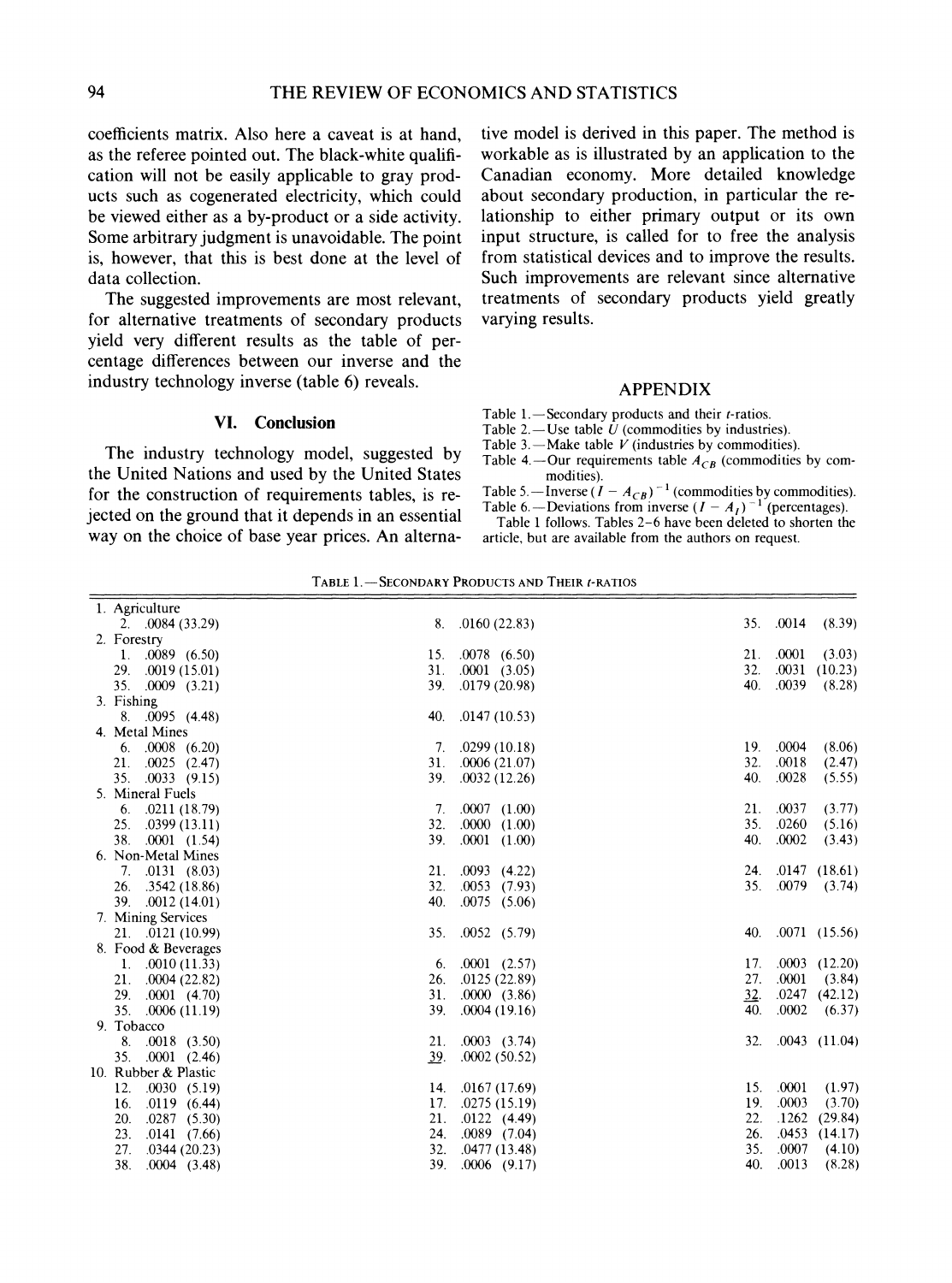|  |  | $TABLE 1. - (Continued)$ |  |
|--|--|--------------------------|--|
|--|--|--------------------------|--|

| 11. Leather                    |     |                                |     |           |                                 |
|--------------------------------|-----|--------------------------------|-----|-----------|---------------------------------|
| 6. $.0000(1.00)$               |     | $8. \quad .0007 \quad (3.25)$  |     | 10. .0602 | (9.42)                          |
| 12. $.0013$ (6.05)             |     | 14. .0301 (15.77)              | 16. | .0009     | (2.12)                          |
| $26. \quad .0003 \quad (2.70)$ |     | 27. .0095 (6.30)               | 32. |           | .0217(16.11)                    |
| 35. .0006 (3.55)               |     | 38. .0001 (1.00)               | 39. | .0000     | (0.15)                          |
| 40. .0002 (1.49)               |     |                                |     |           |                                 |
| 12. Textile                    |     |                                |     |           |                                 |
| $.0098$ $(8.51)$<br>10.        |     | 11. $.0001$ (2.78)             |     |           |                                 |
| 14.                            |     |                                |     |           | 13. $.0008$ (2.87)              |
| .0282 (22.78)                  |     | 16. $.0001(11.36)$             | 17. |           | .0142(36.98)                    |
| 20.<br>.0023(6.01)             | 21. | $.0012$ $(7.86)$               | 22. |           | .1135(18.75)                    |
| 27. .0084 (9.57)               |     | 31. .0001 (4.84)               | 32. |           | .0171 (19.39)                   |
| 35.<br>$.0001$ $(2.82)$        |     | 38. .0001 (2.77)               | 39. |           | $.0004$ (9.00)                  |
| 40.<br>$.0001$ $(3.66)$        |     |                                |     |           |                                 |
| 13. Knitting                   |     |                                |     |           |                                 |
| 12.<br>.6978 (48.24)           |     | 14. .0869 (9.57)               |     | 21. .0003 | (1.55)                          |
| 32. .0053 (8.52)               |     | 35. .0015 (6.38)               | 39. | .0003     | (3.86)                          |
| 40.<br>.0000(1.00)             |     |                                |     |           |                                 |
| 14. Clothing                   |     |                                |     |           |                                 |
| 11.<br>$.0007$ (9.15)          |     | 12. $.0036(10.37)$             |     |           | 13. .1534 (25.47)               |
| 18. $.0000(2.12)$              | 21. | .0000(1.00)                    |     |           | 27. 0003 (2.61)                 |
| 32. .0170 (8.04)               |     | 35. .0013 (7.05)               |     | 39. .0002 | (7.21)                          |
| 40. $.0002(10.02)$             |     |                                |     |           |                                 |
| 15. Wood                       |     |                                |     |           |                                 |
| 2. $.0124$ (5.84)              |     | 16. $.0091(13.10)$             |     | 17. .0006 | (5.73)                          |
| $20. \quad .0022 \ (11.75)$    |     | $21. \quad .0037 \quad (7.50)$ | 27. | .0003     | (4.38)                          |
| 29. .0024 (14.56)              |     | $.0001$ $(5.58)$               |     |           |                                 |
| 35. .0018 (8.74)               | 31. |                                | 32. |           | $.0076$ $(14.84)$               |
|                                |     | 39. .0004 (12.02)              | 40. | .0005     | (7.45)                          |
| 16. Furniture & Fixtures       |     |                                |     |           |                                 |
| 12. .0039 (3.29)               | 14. | $.0001$ $(2.12)$               |     |           | 15. $.0404$ (19.17)             |
| $20.$ .0068 (6.06)             | 23. | .0370(13.89)                   | 27. | .0074     | (6.60)                          |
| 32. .0136 (12.39)              |     | 35. .0023 (6.36)               | 39. | .0009     | (7.73)                          |
| 40. .0118 (5.07)               |     |                                |     |           |                                 |
| 17. Paper                      |     |                                |     |           |                                 |
| 10. $.0090$ (9.27)             | 12. | $.0005$ (6.16)                 |     |           | 15. .0008 (18.47)               |
| 18. .0053 (17.89)              | 19. | .0019(5.83)                    |     |           | 21. .0067 (10.36)               |
| 24. $.0014(10.36)$             | 25. | $.0009$ (5.58)                 | 26. |           | $.0025$ $(24.76)$               |
| 27. .0030 (8.39)               |     | 31. $.0019(10.85)$             |     |           | 32. .0084 (10.06)               |
| .0014(6.71)<br>35.             | 38. | .0002(15.59)                   | 39. |           | $.0002$ $(12.39)$               |
| 40. .0005 (9.90)               |     |                                |     |           |                                 |
| 18. Printing & Publishing      |     |                                |     |           |                                 |
| 10. $.0002$ (4.13)             | 15. | $.0001$ $(2.11)$               |     |           | 17. $.0247$ (28.48)             |
| 21. .0007 (5.59)               | 27. | .0015(17.64)                   | 32. |           | $.0138$ $(22.48)$               |
| 35. .0021 (13.56)              |     | 38. .0004 (2.20)               |     |           | 39. .0010 (15.76)               |
| 40.                            |     |                                |     |           |                                 |
| $.0008$ $(2.88)$               |     |                                |     |           |                                 |
| 19. Primary Metals             |     |                                |     |           |                                 |
| 4. .0191 (8.80)                | 6.  | $.0002$ $(2.66)$               | 20. |           | $.0563$ (30.22)                 |
| 21. $.0144$ (9.50)             | 23. | .0019(14.35)                   |     |           | $25. \quad .0029 \quad (15.21)$ |
| 26. .0065 (17.48)              | 29. | $.0003$ $(2.62)$               | 31. |           | $.0032$ $(18.55)$               |
| 32. .0028 (8.48)               |     | 35. .0004 (6.06)               |     |           | 39. .0001 (21.48)               |
| 40. .0001 (9.50)               |     |                                |     |           |                                 |
| 20. Fabricated Metals          |     |                                |     |           |                                 |
| 10.<br>.0052(9.59)             | 14. | .0004(4.58)                    | 15. | .0019     | (8.49)                          |
| 16.<br>.0126(27.37)            | 17. | .0040(15.93)                   | 18. | .0001     | (3.25)                          |
| 19.<br>.0609 (37.72)           | 21. | .0746 (44.15)                  | 22. |           | $.0356$ $(26.64)$               |
| 23.<br>.0196(11.47)            | 24. | .0044(5.77)                    | 26. | .0013     | (7.02)                          |
| 27.<br>.0182(15.88)            | 31. | .0000(1.00)                    | 32. |           | $.0260$ $(31.54)$               |
| 35. .0017 (9.11)               | 38. | .0000 (1.00)                   | 39. |           | $.0007$ $(18.84)$               |
| 40.<br>.0124(24.61)            |     |                                |     |           |                                 |
| 21. Machinery                  |     |                                |     |           |                                 |
| 10.<br>$.0002$ $(1.84)$        | 11. | .0012(5.02)                    | 16. | .0031     | (9.92)                          |
| 18.<br>$.0006$ (4.10)          | 19. | .0102(10.26)                   | 20. |           | $.0505$ $(27.43)$               |
| 22.<br>.0374(13.63)            | 23. | .0921(49.77)                   | 27. | .0070     | (4.37)                          |
| 32.<br>.0583(28.66)            | 35. | .0014(9.07)                    |     |           |                                 |
| 39.<br>.0007(19.84)            |     |                                | 38. | .0230     | (8.23)                          |
|                                | 40. | .0283(16.30)                   |     |           |                                 |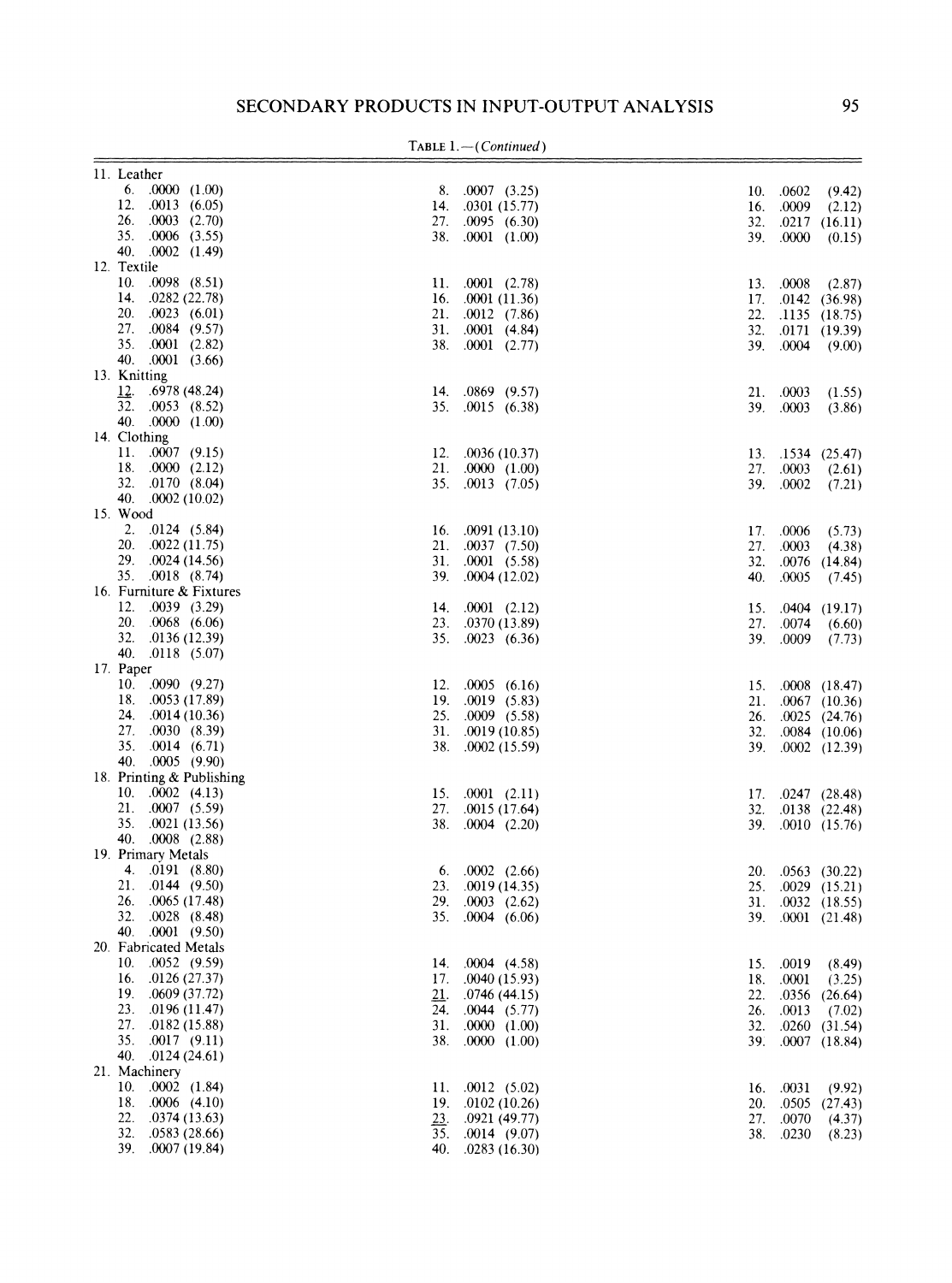| 22. Transport Equipment                   |            |                    |     |                                        |        |
|-------------------------------------------|------------|--------------------|-----|----------------------------------------|--------|
| 10. $.0003$ (6.02)                        |            | 15. $.0009$ (3.96) | 19. | .0004                                  | (3.06) |
| $20.$ $.0064(11.53)$                      | 21.        | .0084(9.05)        | 23. | $.0085$ $(21.82)$                      |        |
| 24.<br>$.0001$ (2.90)                     | 31.        | .0000(1.54)        | 32. | $.0535$ $(12.53)$                      |        |
| 35. .0005 (4.05)                          |            | 38. .0007 (5.32)   | 39. | $.0003$ $(15.52)$                      |        |
| 40. .0057 (10.99)                         |            |                    |     |                                        |        |
| 23. Electrical Products                   |            |                    |     |                                        |        |
| 10.<br>$.0008$ $(2.78)$                   |            | 16. $.0015$ (4.70) |     | 19. .0047                              | (8.08) |
| 20.<br>$.0206$ $(8.73)$                   | 21.        | .0167(26.26)       | 22. | .0011                                  | (3.89) |
| 27. .0080 (8.33)                          |            | 31. .0001 (5.27)   | 32. | $.0498$ $(26.87)$                      |        |
| 35.<br>.0005(12.28)                       |            | 38. .0016 (2.60)   | 39. | $.0008$ $(13.69)$                      |        |
| 40. .0127 (13.09)                         |            |                    |     |                                        |        |
| 24. Non-Metal. Mineral Products           |            |                    |     |                                        |        |
| $6. \quad 0107(37.63)$                    | 15.        | $.0006$ (9.03)     |     | 19. .0023                              | (5.39) |
| $21. \quad .0019 \quad (4.29)$            | 22.        | .0059(14.44)       | 26. | $.0062$ (14.22)                        |        |
| 31. $.0000 (1.00)$                        | 32.        | .0209(44.33)       | 35. | .0007                                  | (9.69) |
| 39.<br>.0016(19.07)                       | 40.        | $.0016$ (5.10)     |     |                                        |        |
| 25. Petroleum & Coal Products             |            |                    |     |                                        |        |
| 5. $.0037$ (6.80)                         | 6.         | .0005(4.78)        | 10. | .0000                                  | (2.12) |
| 21. .0001 (3.99)                          | 26.        | .0030(5.93)        | 27. | .0056                                  | (7.06) |
| 32.<br>.0026(12.02)                       | 35.        | .0162(15.23)       | 38. | .0004                                  | (8.21) |
| 39. .0001 (12.97)                         | 40.        | $.0002$ $(2.15)$   |     |                                        |        |
| 26. Chemicals                             |            |                    |     |                                        |        |
| $6. \quad .0013 \quad (9.46)$             | 8.         | .0061(14.79)       | 10. | .0047                                  | (6.32) |
| $.0002$ $(5.76)$<br>11.                   | 15.        | $.0008$ $(7.36)$   | 17. | $.0019$ (15.00)                        |        |
| 18.<br>$.0002$ (5.20)                     | 19.        | .0036(39.09)       | 21. | .0014                                  | (6.75) |
| 24.<br>.0005(4.30)                        | 25.        | .0100(20.73)       | 27. | .0128                                  | (8.95) |
| 31.<br>.0000(3.86)                        | 32.        | .0515(69.27)       | 35. | .0010(20.69)                           |        |
| 38.<br>.0010(8.67)                        | 39.        | .0009(10.94)       | 40. | .0002                                  | (4.70) |
| 27. Miscellaneous Manufacturing           |            |                    |     |                                        |        |
| 4. $.0132(23.56)$                         | 10.        | .0250(15.30)       | 11. | .0075                                  | (5.12) |
| 12.<br>.0114(7.01)                        |            | 13. $.0004$ (2.99) | 14. | $.0093$ $(14.08)$                      |        |
| 15.<br>.0017(6.57)                        | 16.        | .0033(8.88)        | 17. | .0660(25.43)                           |        |
| 18. .0008 (6.28)                          | 19.        | .0177 (17.89)      | 20. | .0122(16.61)                           |        |
| 21.<br>.0103(10.08)                       | 22.        | .0100(24.35)       | 23. | .0384                                  | (6.84) |
| 24. .0037 (3.32)                          | 26.        | .0118(24.40)       | 32. | $.0692$ $(33.56)$                      |        |
| 35.<br>.0017(8.44)                        | 38.        | $.0004$ $(1.28)$   | 39. | $.0015$ $(16.31)$                      |        |
| 40. .0426 (39.94)                         |            |                    |     |                                        |        |
| 28. Construction                          |            |                    |     |                                        |        |
| 35. .0060 (29.89)                         | 38.        | .0000(2.06)        | 40. | .0054(15.76)                           |        |
| 29. Transportation & Storage              |            |                    |     |                                        |        |
| 31. .0001 (1.93)                          | 22.        | .0095(13.18)       | 25. | .0001                                  | (5.65) |
| 35. .0039 (27.72)                         | 32.        | $.0005$ $(2.83)$   | 33. | $.0015$ $(21.79)$                      |        |
| 40. $.0085(25.95)$                        | 38.        | .0019(20.68)       | 39. | $.0021$ $(20.83)$                      |        |
| 30. Communication                         |            |                    |     |                                        |        |
| 23. .0417 (39.57)                         | 35.        | .0005(13.35)       | 37. | $.0032$ $(15.08)$                      |        |
| 38.<br>$0092$ $(8.46)$                    | 40.        | .0021(11.75)       |     |                                        |        |
| 31. Utilities<br>.0005(14.47)             |            |                    |     |                                        |        |
| 2.<br>33. .0098 (20.06)                   | 25.        | $.0001$ $(3.81)$   |     | 29. .0048 (15.71)<br>38. .0006 (3.47)  |        |
|                                           |            | 35. .0022 (25.72)  |     |                                        |        |
| 39. .0017 (14.23)                         |            | 40. .0130 (31.05)  |     |                                        |        |
| 32. Wholesale Trade                       |            | 9. $.0001(5.22)$   |     | 11. $.0009$ (39.95)                    |        |
| 8.<br>.0020(26.09)<br>12.<br>.0017(48.95) |            | 13. $.0000(28.54)$ |     |                                        |        |
|                                           |            |                    | 14. | $.0001$ $(37.65)$<br>$.0003$ $(42.80)$ |        |
| 15.<br>.0002(42.23)                       | <u>16.</u> | .0007(62.40)       | 17. | $.0006$ $(27.24)$                      |        |
| 18.<br>.0004(88.84)                       | 20.        | .0015(25.09)       | 22. |                                        |        |
| 23.<br>.0006(37.09)                       | 24.        | $.0002$ $(9.62)$   | 26. | $.0001$ $(29.21)$<br>.0043             |        |
| 27.<br>0.0061(62.00)                      |            | 35. .0070 (13.42)  | 38. |                                        | (3.38) |
| .0984(55.71)<br>40.                       |            |                    |     |                                        |        |
| 33. Retail Trade                          |            |                    |     |                                        |        |
| .0004(11.00)<br>1.                        | 8.         | .0278(34.41)       | 12. | $.0003$ $(21.62)$                      |        |
| 14.<br>.0001(9.93)                        | 39.        | 29. .0010 (15.26)  | 35. | .0070(11.99)                           |        |
| 38.<br>.0002(4.31)                        |            | .0181(40.42)       | 40. | .1767(101.62)                          |        |